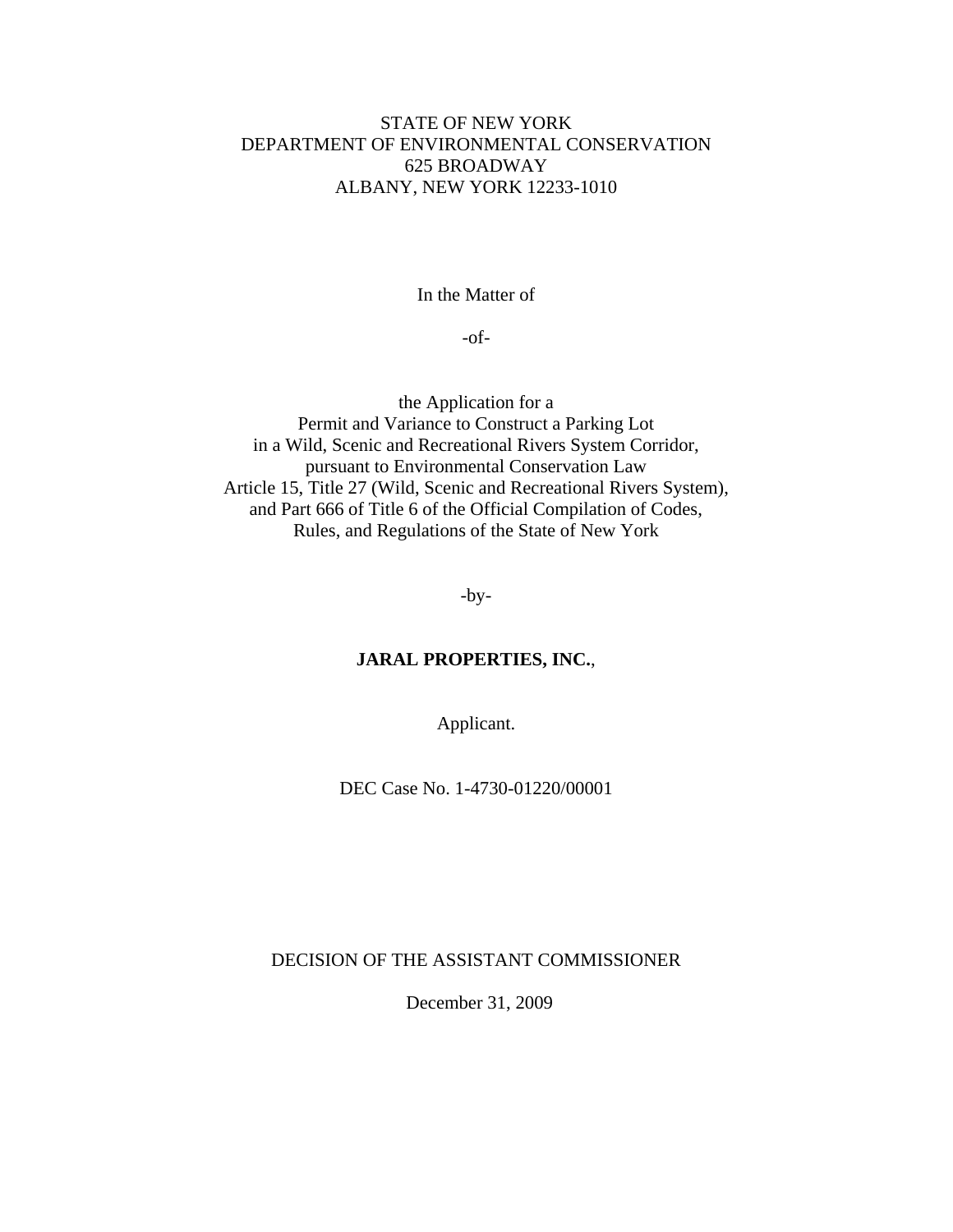# DECISION OF THE ASSISTANT COMMISSIONER<sup>1</sup>

Jaral Properties, Inc. ("Applicant") submitted an application to the New York State Department of Environmental Conservation ("Department") for a permit and a use variance pursuant to title 27 of article 15 of the New York State Environmental Conservation Law ("ECL") (Wild, Scenic and Recreational Rivers ["WSRR"] System), and the act's implementing regulations at part 666 of title 6 of the Official Compilation of Codes, Rules and Regulations of the State of New York ("6 NYCRR").

Applicant proposes to modify and expand its existing commercial Best Western Hotel property at 1830 Route 25, Town of Riverhead, Suffolk County, New York. The expansion would include the construction of a new hotel and office building, as well as an addition to the existing restaurant and paved parking areas. With respect to the proposed parking areas, a portion, comprising approximately 26,200 square feet and which would contain 64 parking spaces and an associated landscaped area (the "64-space parking area" or "project"), would be located on a four-acre vacant parcel of land abutting Route 25. That parcel is situated within the Peconic River Corridor. Pursuant to ECL 15-2714(3)(gg), the Peconic River is classified as a recreational river, and the 64-space parking area would be subject to the WSSR System Act and regulations. Accordingly, a WSRR permit is required for the construction of the 64-space parking area.

Department staff denied the application for a permit and use variance, and applicant requested a hearing on the denial. Following referral to the Office of Hearings and Mediation Services, the matter was assigned to Administrative Law Judge Maria E. Villa. ALJ Villa prepared the attached hearing report in which she recommended that the application for a permit application and use variance be denied. I adopt the hearing report as my decision in this matter subject to the following comments.

The ALJ, in the hearing report, addresses the standards for a WSRR permit and a use variance as related to this project. As discussed by the ALJ, before a WSRR permit can be issued to a private applicant, the Department must determine that:

- (1) the proposed land use or development is consistent with the purposes and policies of the [Wild, Scenic and Recreational Rivers System] act and with the provisions of [Part 666];
- (2) the resources specified in section 666.2(e) of [Part 666] will be protected and the proposed activity will not have an undue adverse environmental impact; [and]
- (3) no reasonable alternative exists for modifying or locating the proposed activity outside of the designated river area (see 6 NYCRR 666.8[f][1]-[3]).

Applicant has conceded that the project does not meet the standards for permit issuance (see Matter of Jaral Properties, Inc., Issues Ruling of ALJ Kevin J. Casutto, April 3, 2007, at 3, 5).

 $\overline{a}$ 

 $1$  By memorandum dated December 8, 2009, Commissioner Alexander B. Grannis delegated decision making authority in this proceeding to Louis A. Alexander, Assistant Commissioner for Hearings and Mediation Services. A copy of the memorandum is enclosed with this decision.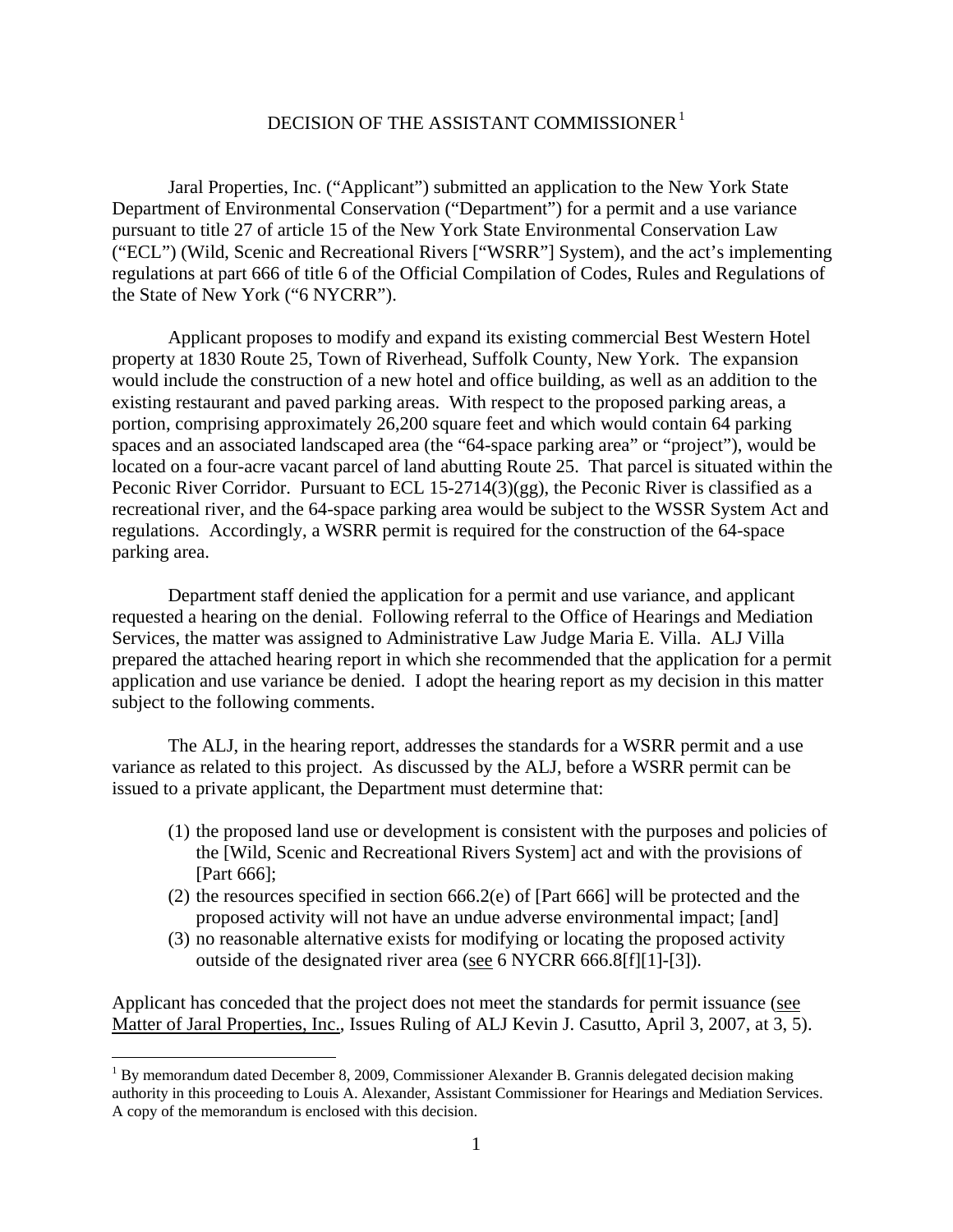ALJ Villa's hearing report details where the project fails to satisfy the applicable standards for permit issuance.

As discussed in the hearing report, the principal environmental impact of the 64-space parking area relates to clearing of forested area involving approximately four acres of naturally vegetated open space, with the consequent loss of wildlife habitat. This reduction in the amount of naturally vegetated area and consequent loss of habitat, as well as the commercial development of this parcel, would not protect the natural, scenic, recreational, ecological, and scientific qualities of the Peconic River corridor (see, e.g., Hearing Transcript, at 157-159, 161). The project would not protect the Peconic River corridor for the benefit and enjoyment of present and future generations and therefore would contravene one of the WSSR System Act's express policies (see ECL 15-2701[3]; see also ECL 15-2707[2][c][primary management objectives for recreational rivers]).

 Applicant failed to demonstrate that no reasonable alternative exists for modifying the project or locating the project outside the designated river area (see 6 NYCRR 666.8[f][3]). In addition, applicant did not effectively address Department staff's proposed alternative of moving the 64-space parking area to another location on applicant's property that is outside the Peconic River corridor.

With respect to the use variance, the ALJ concludes that the variance cannot be granted because applicant's hardship is self-created (see 6 NYCRR 666.9[a][1][iv]) on the ground that applicant purchased the parcel for the 64-space parking lot subsequent to the passage of the WSSR System Act. I concur. Although applicant, in support of its application, notes the presence of commercial development in the immediate vicinity of the subject parcel, that fact is not dispositive (see Matter of DeCillis, Decision of the Commissioner, August 28, 2007, at 6-7 [noting that the "overall analysis" must consider features not only "in and beyond the immediate neighborhood," but the features and values associated with the river corridor]).

In this proceeding, applicant also raised equal protection concerns. The essence of a violation of the constitutional guarantee of equal protection is that all persons similarly must be treated alike (see Bower Associates v Town of Pleasant Valley, 2 NY3d 617, 630-631[2004]["a violation of equal protection arises where *first*, a person (compared with others similarly situated) is selectively treated and *second*, such treatment is based on impermissible considerations such as race, religion, intent to inhibit or punish the exercise of constitutional rights, or malicious or bad faith intent to injure a person" (emphasis in original)]).

Applicant referenced other projects in the local area where commercial development was allowed or expanded after the WSSR System Act was enacted to support its contention that similarly situated applicants had been treated differently. Prior permits are not, however, necessarily controlling, because each application must be evaluated on its own merits. The ALJ reviewed the record with respect to these projects and identified specific differences in terms of site conditions and mitigation measures from the project under consideration in this proceeding (see Hearing Report, at 5-6; see also Hearing Transcript, at 170-171). Applicant failed to establish that its project is similarly situated to the other projects referenced. Furthermore, the record demonstrates that Department staff appropriately applied relevant permit and use variance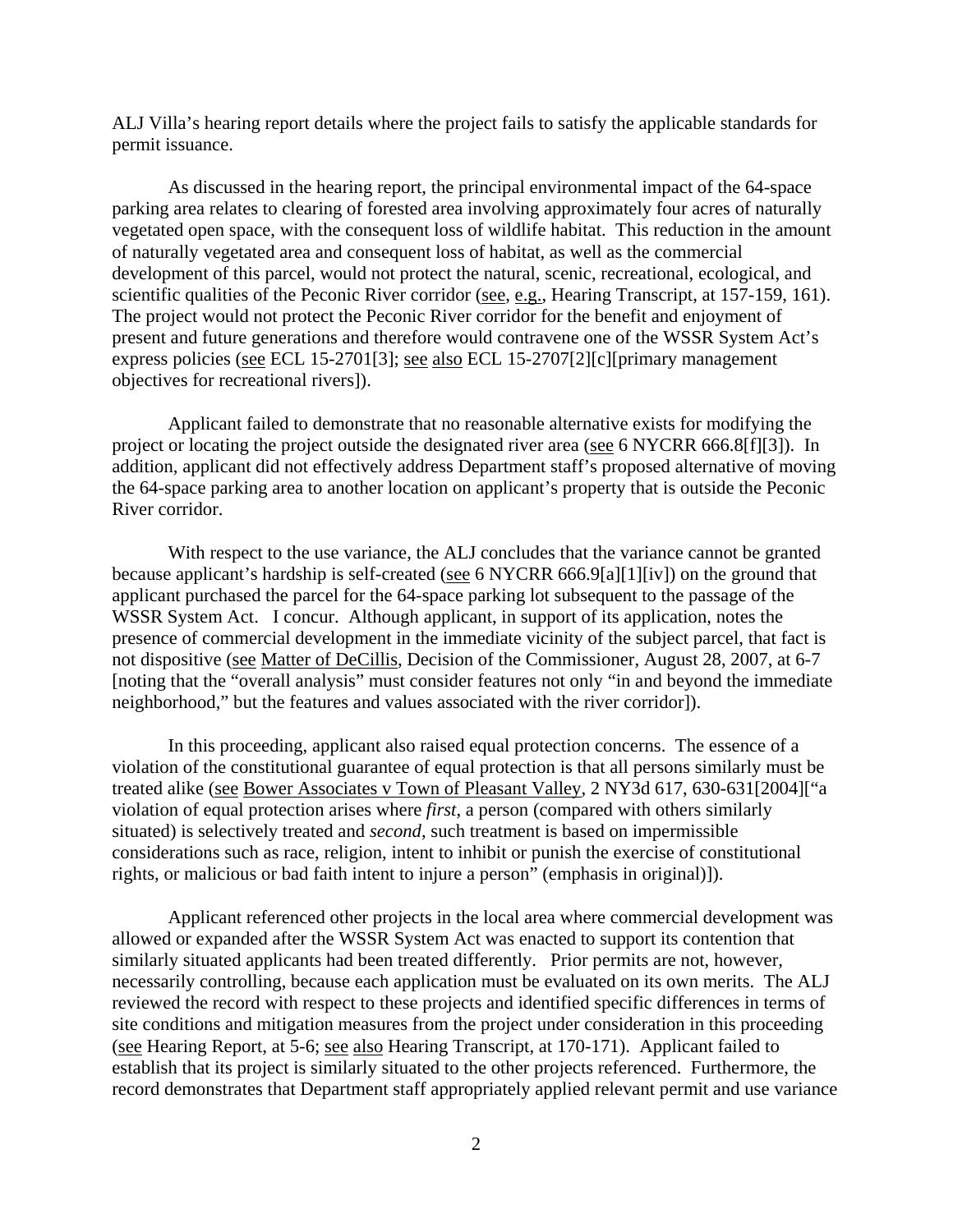standards in considering the application. Applicant's equal protection argument is not supported on this record and is rejected.

Accordingly, the application of Jaral Properties, Inc. for a WSSR permit and a use variance is denied.

> For the Department of Environmental Conservation

By:  $\frac{|S|}{|S|}$ 

 Louis A. Alexander Assistant Commissioner

Dated: Albany, New York December 31, 2009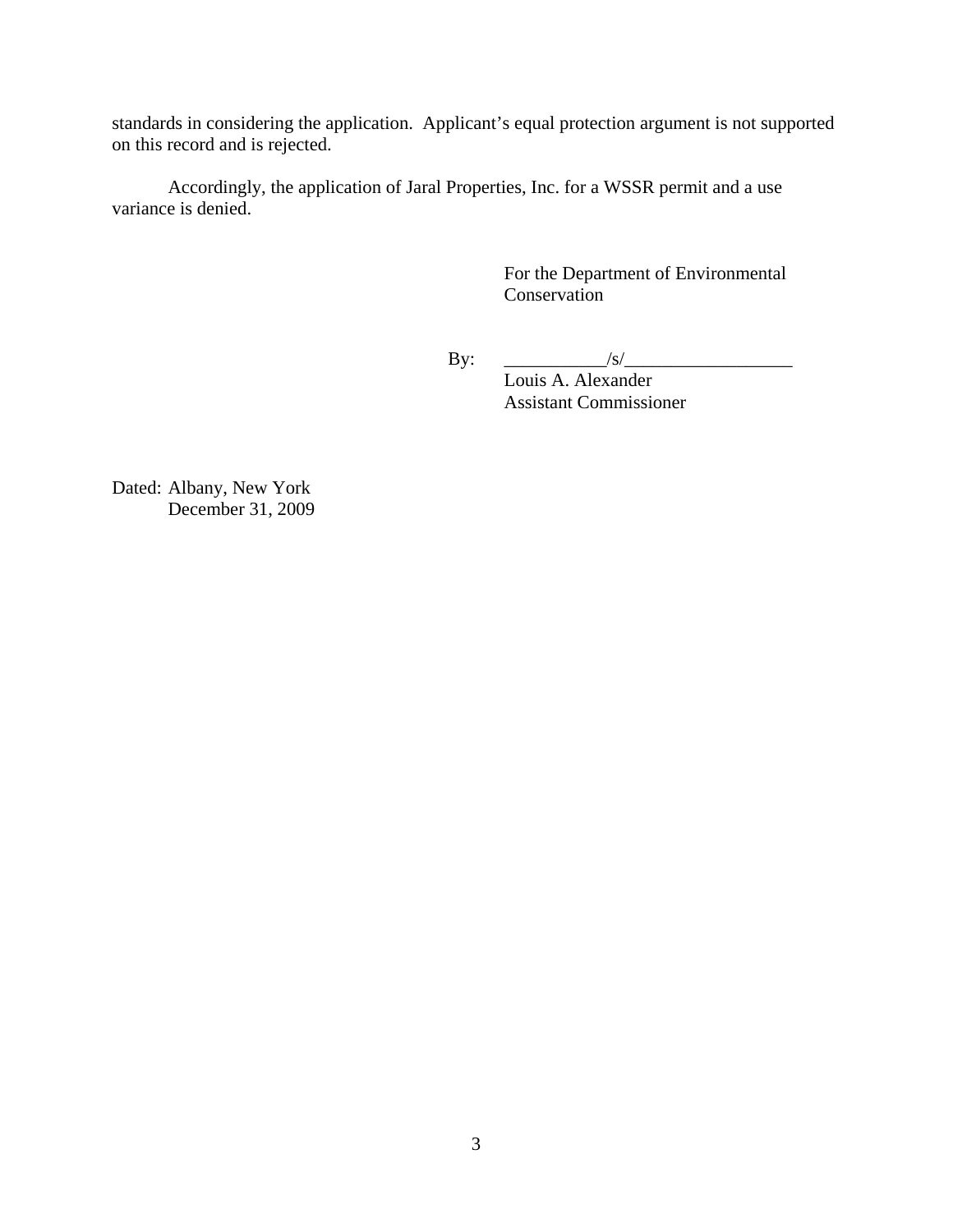# STATE OF NEW YORK DEPARTMENT OF ENVIRONMENTAL CONSERVATION Office of Hearings and Mediation Services 625 Broadway, First Floor Albany, New York 12233-1550

In the Matter of the Application

of

#### **JARAL PROPERTIES, INC.**

for a Permit and Variance to Construct a Parking Lot in a Wild, Scenic and Recreational Rivers System Corridor, pursuant to Environmental Conservation Law ("ECL") Article 15, Title 27 (Wild, Scenic and Recreational Rivers System), and Part 666 of Title 6 of the Official Compilation of Codes, Rules, and Regulations of the State of New York (Regulation or Administration and Management of the Wild, Scenic and Recreational Rivers System in New York State Excepting Private Land in the Adirondack Park).

DEC Case No. 1-4730-01220/00001

# **HEARING REPORT**

 $-by-$ 

 $\frac{|S|}{|S|}$ 

Maria E. Villa Administrative Law Judge

December 15, 2009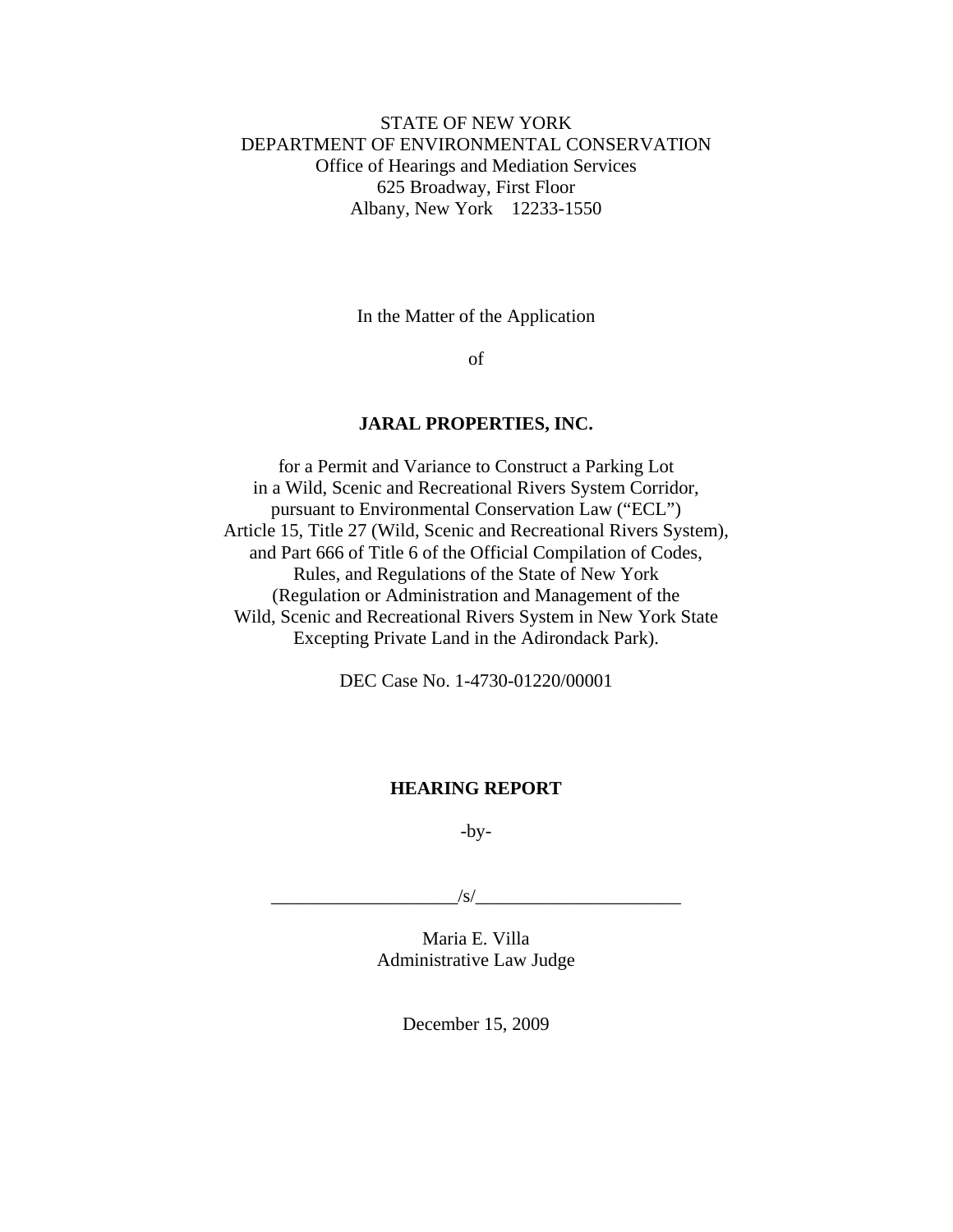#### PROCEEDINGS

 Jaral Properties, Inc. ("Jaral" or the "Applicant") submitted an application to staff of the New York State Department of Environmental Conservation ("Department Staff") for a permit and a use variance pursuant to Article 15, Title 27 of the New York State Environmental Conservation Law ("ECL") (Wild, Scenic and Recreational Rivers ("WSRR") System), and the statute's implementing regulations at Part 666 of Title 6 of the Official Compilation of Codes, Rules and Regulations of the State of New York ("6 NYCRR").

The Applicant seeks to construct an approximately 26,200 square foot paved parking lot, consisting of 64 parking spaces and associated landscaped area, at its existing commercial Best Western hotel property at 1830 Route 25, Town of Riverhead, Suffolk County, New York. The parking lot would be situated on an approximately four-acre vacant parcel of land, abutting Route 25. Pursuant to ECL Section 15-2714(3)(gg), the Peconic River is classified as a recreational river. The proposed project would be located within the Peconic River Corridor, and therefore, a WSRR System permit is required.

 The project was determined to be an unlisted action pursuant to the New York State Environmental Quality Review Act ("SEQRA"), ECL Article 8 and Part 617 of 6 NYCRR. Department Staff, as lead agency, issued a negative declaration. By letter dated February 7, 2006, Department Staff denied the application. On February 27, 2006, the Applicant requested a hearing on the denial.

 A legislative hearing to receive public comment on the application was held on December 12, 2006. Administrative law judge ("ALJ") Kevin J. Casutto conducted the legislative hearing, which took place at the Applicant's hotel. No members of the public appeared to comment on the proposal, and the following day, an issues conference was held at the same location. No applications for party status were received. Consequently, the Applicant and Department Staff are the only parties to this proceeding. ALJ Casutto determined that the issues for adjudication were whether the project complies with the permitting standards at Section 666.8 of 6 NYCRR, the use guidelines at Section 666.13, and the use variance standards at Section 666.9. Matter of Jaral Properties, Inc., Issues Ruling, at 6; 2007 N.Y.Env. LEXIS 29, \* 10 (April 3, 2007).

The proceedings were adjourned *sine die* to allow for further discovery. Following ALJ Casutto's departure from the Office of Hearings and Mediation Services in February of 2009, the matter was re-assigned to ALJ Maria E. Villa, who conducted the adjudicatory hearing on April 14, 2009.

 At the hearing, the Applicant was represented by Anthony H. Palumbo, Esq., of Goggins & Palumbo, Mattituck, New York. The Applicant called the following witnesses: Charles Bowman and William Bowman, Ph. D., both of Land Use Ecological Services, Inc., and Albert Salvatico, the president of Jaral Properties, Inc., which owns the subject parcel. Department Staff was represented by Kari Wilkinson, Esq., of the Department's Region 1 office. Department Staff's witness was Robert Marsh, the Department's Regional Manager of the Bureau of Habitat, Division of Fish, Wildlife and Marine Resources. Because of inaccuracies in the transcript, the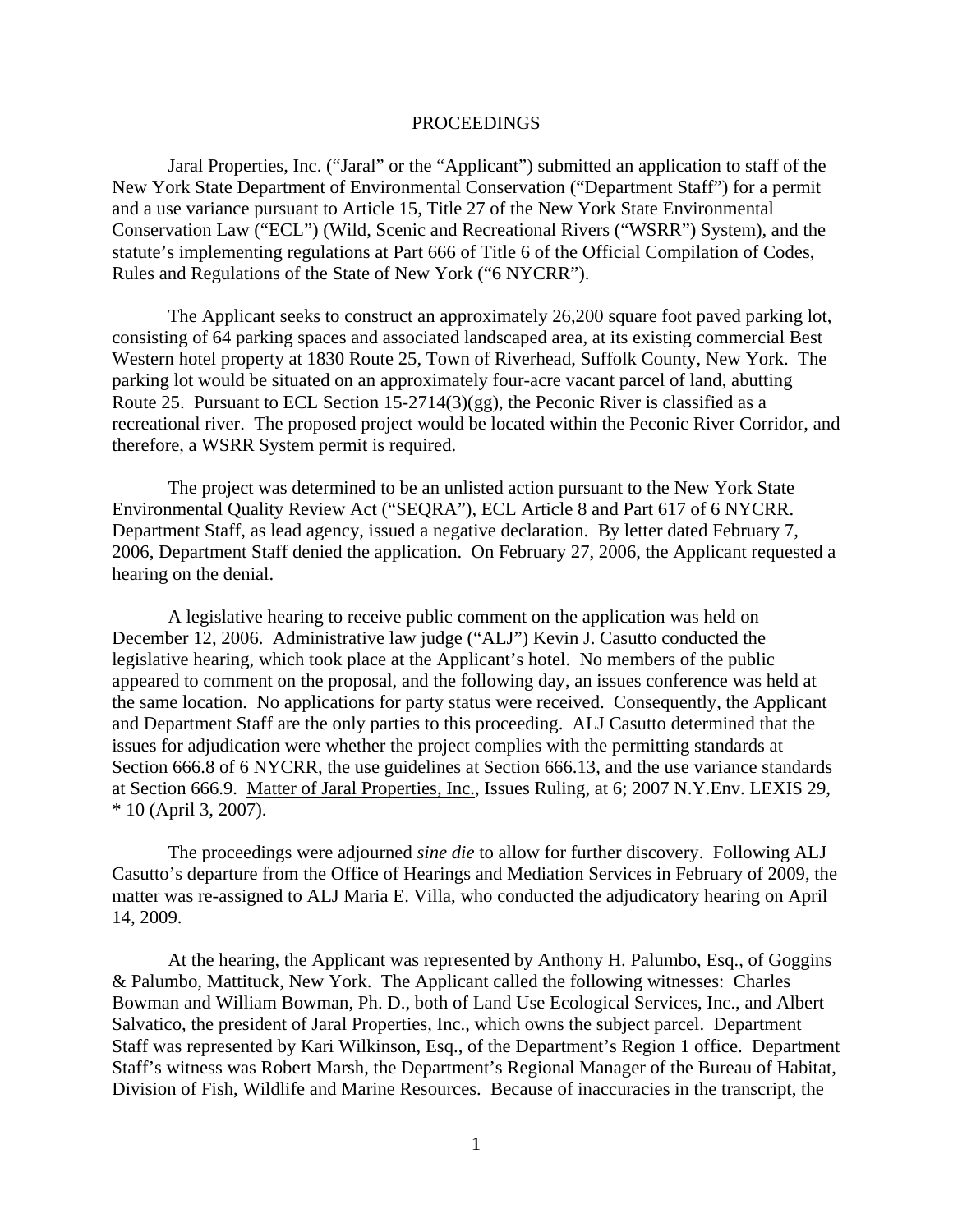parties submitted proposed corrections, and closing briefs were to be served on or before August 26, 2009. The Applicant's closing brief dated August 21, 2009 was filed on August 26, 2009, and Department Staff's closing brief dated August 26, 2009 was filed on August 31, 2009. The post-hearing reply briefs were timely filed on September 18, 2009, and the record of the hearing closed on that date.

# FINDINGS OF FACT

- 1. The proposed project is located at the Applicant's existing commercial Best Western Hotel property at 1830 Route 25, Town of Riverhead, Suffolk County, New York. The Applicant has owned the Best Western Hotel property since February, 2004.
- 2. The Applicant purchased the parcel which is the subject of this application in 2005, for approximately \$975,000. The subject parcel is approximately four acres in size, and is located within the Peconic River recreational river corridor.
- 3. The Applicant proposes to construct a parking lot of 64 parking spaces, with associated landscaping, on the subject parcel. An area that is currently forested would be cleared to allow construction of the parking lot.
- 4. The subject parcel is greater than 500 feet from the Peconic River, and the River is not visible from the subject parcel. State Route 25, a four-lane divided highway, is located between the subject parcel and the Peconic River, as is a portion of the track for the Long Island Rail Road.

## DISCUSSION

 Before a WSRR permit can be issued to a private applicant, the Department must determine that:

- (4) the proposed land use or development is consistent with the purposes and policies of the [Wild, Scenic and Recreational Rivers System] act and with the provisions of [Part 666];
- (5) the resources specified in section 666.2(e) of [Part 666] will be protected and the proposed activity will not have an undue adverse environmental impact; [and]
- (6) no reasonable alternative exists for modifying or locating the proposed activity outside of the designated river area.

Section 666.8(f)(1)-(3) of 6 NYCRR. The Applicant bears the burden of proof to demonstrate, by a preponderance of the evidence, that the application meets the standards for permit issuance. See Section  $624.9(b)(1)$  and (c).

## *Consistency With the Purposes and Policies of the WSRR Act*

 The Applicant proposes to modify and expand its existing commercial Best Western Hotel property. The expansion would include the construction of a new hotel and new office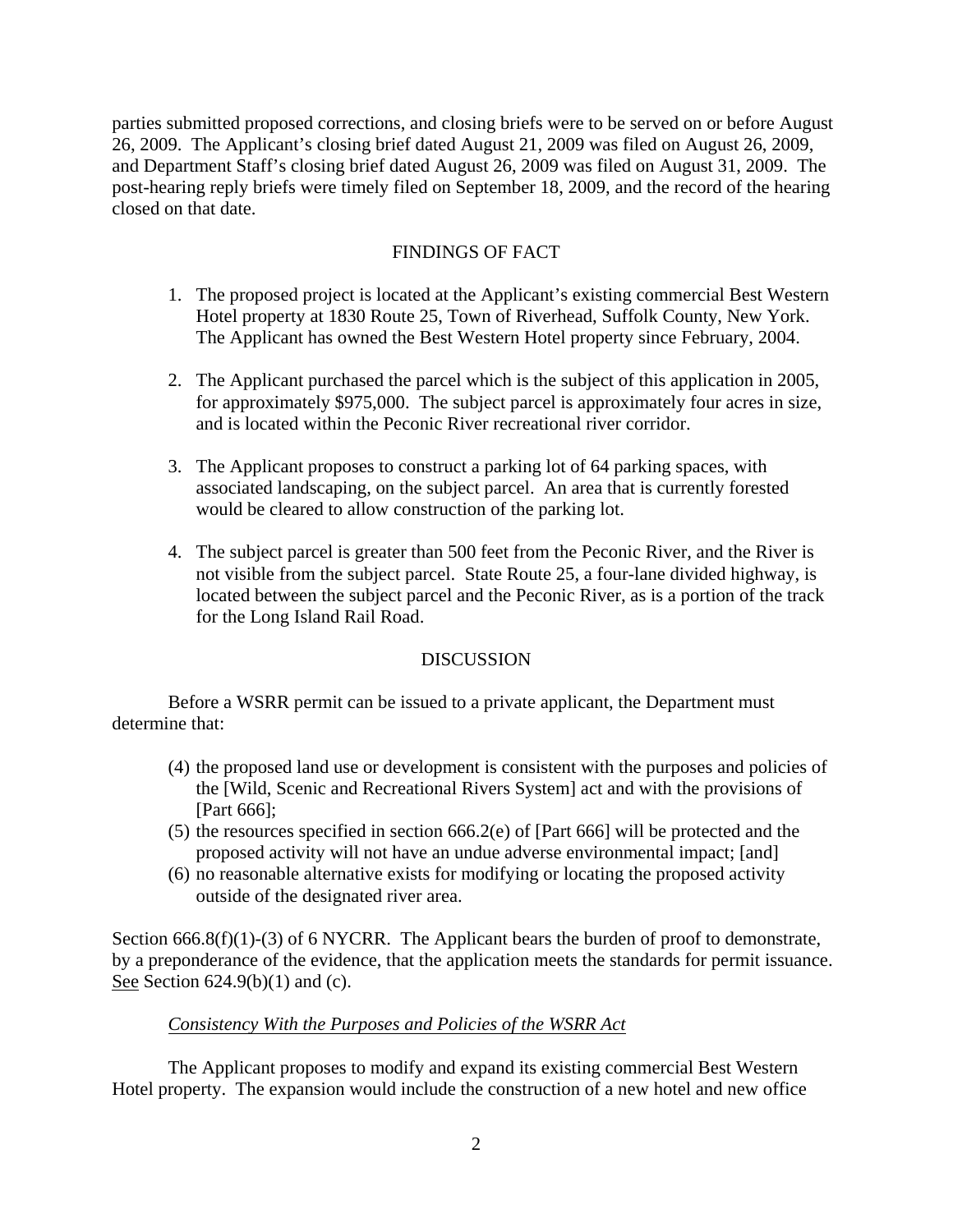building, as well as an addition to the existing restaurant and paved parking areas. The proposed hotel, office building, restaurant addition and the majority of the parking areas would be located outside the WSRR corridor. According to the Applicant, the Town of Riverhead requires a total of 464 parking spaces to serve the proposed expansion at the Hotel property, and approximately 64 of those parking spaces would be situated within the WSRR corridor. The parcel where these 64 parking spaces would be located is greater than 500 feet from the Peconic River, and the River is not visible from the subject parcel.

 Department Staff took the position that the proposed project was not consistent with the purposes and policies of the Act, because the hotel is a commercial use<sup>[2](#page-7-0)</sup> which is prohibited in a recreational river corridor, pursuant to Section 666.13(K)(3) of 6 NYCRR. Citing to ECL Section 15-2709(2), Department Staff reasoned that the proposed expansion of the hotel would be prohibited, noting that "[t]he Act allows existing land uses within the respective classified river areas to continue, but they may not be altered or expanded except as permitted by the respective classifications." Department Staff's Brief, at 6-7.

 The Applicant contended that Department Staff's denial of the permit was not supported by substantial evidence, and was irrational, arbitrary and capricious. The Applicant pointed out that the Department "had granted numerous applications for use variances in the area and that very significant commercial projects were built within the Wild, Scenic and Recreational River boundary." Applicant's Brief, at 2. At the hearing, the Applicant introduced testimony and exhibits in connection with permits that the Department issued in connection with other nearby parcels, including the Tanger Outlets shopping center, which borders the subject property, and commercial properties within close proximity to the subject parcel. Those projects included:

- 1. a permit to construct a water theme amusement park on a 27.6 acre parcel (Splish Splash);
- 2. a permit to construct a new 1,500 square foot office building and 5,000 square foot storage building (Terry Contracting Materials);
- 3. a permit to construct a mini-storage facility consisting of five metal buildings, a public bathroom, a septic system, drainage leaching pools, parking area and landscaping (Jul-Bet (Dollar Storage));
- 4. a permit to renovate an existing commercial lot for use as a lumberyard with two new buildings, asphalt parking and landscaping (Riverhead Building Supply);
- 5. a permit to construct a new building and renovate an existing concrete manufacturing facility (Nicolia's Ltd. (Ready Mix));
- 6. a permit to construct a 6,000 square foot metal storage building with a surrounding 28,000 square foot gravel area and relocate a drainage swale at an existing retail lumber home center (84 Lumber);
- 7. a permit to construct an addition to an existing building (Lighthouse Insurance);
- 8. a permit to expand an existing mobile home community by 82 sites, including a community pool, parking area and paved roads (Stark Mobile Homes);

 $\overline{a}$ 

<span id="page-7-0"></span><sup>2</sup> "Commercial use" is defined in the regulations to mean "any use involving the offer for sale or rental, sale, rental or distribution of goods, services or commodities or the provision of recreation facilities or activities for a fee, but not including the manufacturing of goods or commodities." Section 666.3(k).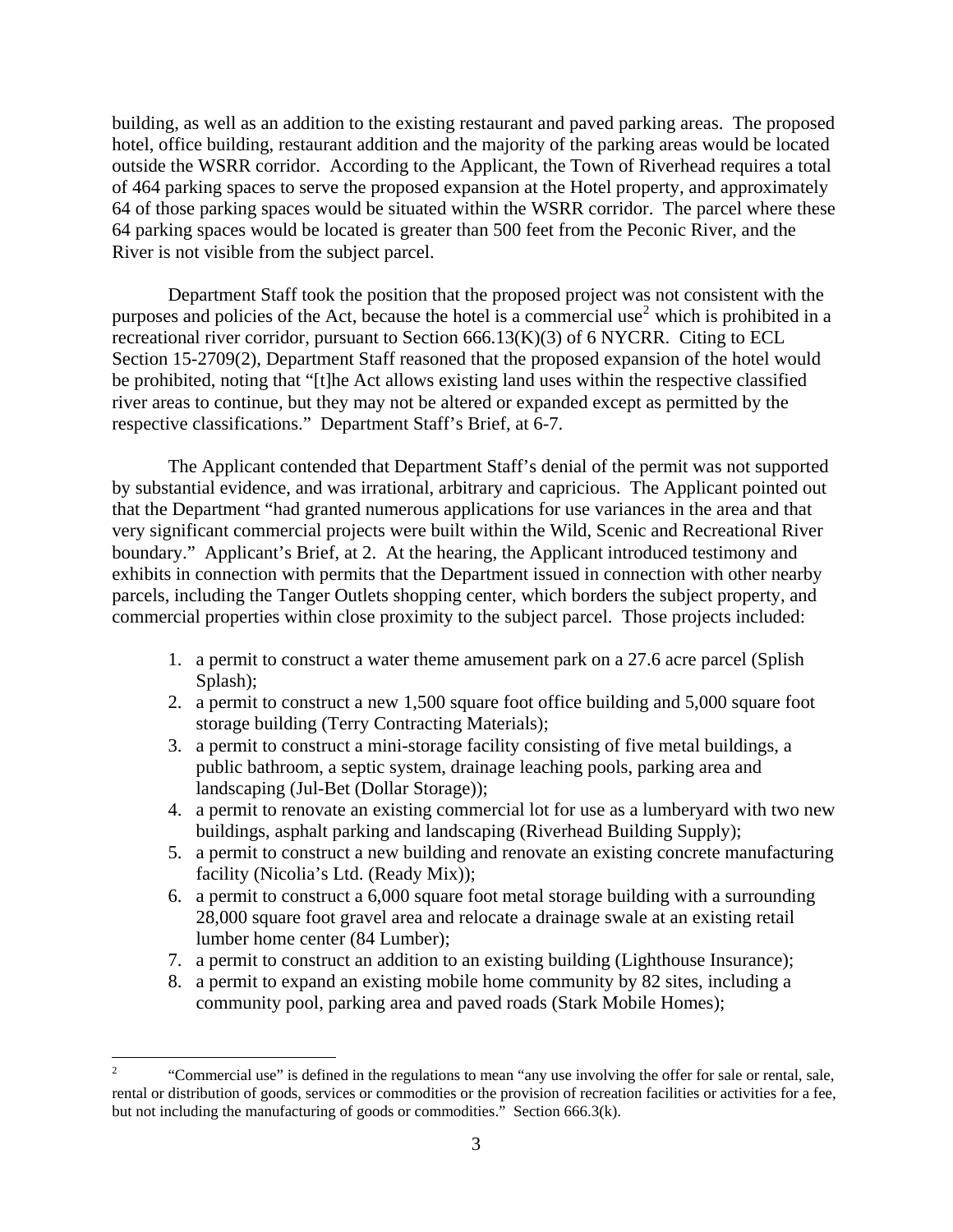- 9. a permit to operate a solid waste management facility processing a maximum of 200 tons per day of municipal solid waste, ten tons per day of recyclables and 750 tons per day of construction and demolition debris (Kroemer Avenue Associates);
- 10. a permit to construct a 19,950 square foot addition to an existing 3,024 square foot building (Kroemer Avenue Associates); and
- 11. a permit to construct a wireless communications monopole antenna (Dynamic Radiator).

In addition, the Applicant offered testimony concerning the construction of Tanger Outlets I and II. The access road to Tanger Outlets I is located within the River Corridor, although this portion of the shopping center is not. Tanger Outlets II is entirely within the River Corridor. At the hearing, Department Staff acknowledged that the Department's files did not contain any documentation concerning the issuance of permits for the construction of the Tanger I access road or the Tanger II Outlets. Tr. at 80.

The Applicant introduced documentary evidence concerning the permit issued in 2003 for Kroemer Avenue Associates to operate a waste management facility. In that case, Department Staff determined that the permit should be issued because the proposed project was located in an area of existing industrial and commercial uses, and was over 1,000 feet from the River. Tr. at 182; Exhibit 17. The Splish Splash water park permit was issued prior to the recreational river corridor boundary lines being established at this location, but the Applicant maintained that the permit was issued despite Department Staff's belief that the project would fall within those boundaries.

The Applicant argued that the sole basis for Department Staff's denial of the permit application at issue here was the fact that the project is a prohibited use pursuant to Section 666.13, which the Applicant contended was an erroneous interpretation of the statute and regulations. Applicant's Brief, at 13. As a result, the Applicant maintained that Department Staff's determination was arbitrary and capricious.

In response, Department Staff argued that the permits referenced by the Applicant were issued on a site-specific basis, and asserted that the Applicant failed "to consider the existing site conditions of the permitted properties as these conditions vary from site to site." Department Staff's Reply, at 2. Department Staff's witness testified that in some instances, the permits in question "were for existing commercial buildings that were knocked down and rebuilt or expansions of existing commercial buildings on cleared areas." Tr. at 170-171. Department Staff took the position that the Stark Mobile Home complex was a residential use that is permitted in a recreational river corridor, and asserted that the cell tower installation at Dynamic Radiator constituted a public utility use, which is also allowable. Tr. at 51-52; 84-85. The Applicant disputed this characterization, pointing out that the property owner receives lease payments for the space occupied by the tower. Tr. at 85-86.

 According to Department Staff's witness, Robert Marsh, none of the permits that were issued were for new buildings on an entirely naturally vegetated lot. Tr. at 171. The Applicant's witness, Dr. Bowman, described the site as a pine and oak forest, with mature trees that "certainly provide some habitat to migratory and resident song birds." Tr. at 118-119. Dr.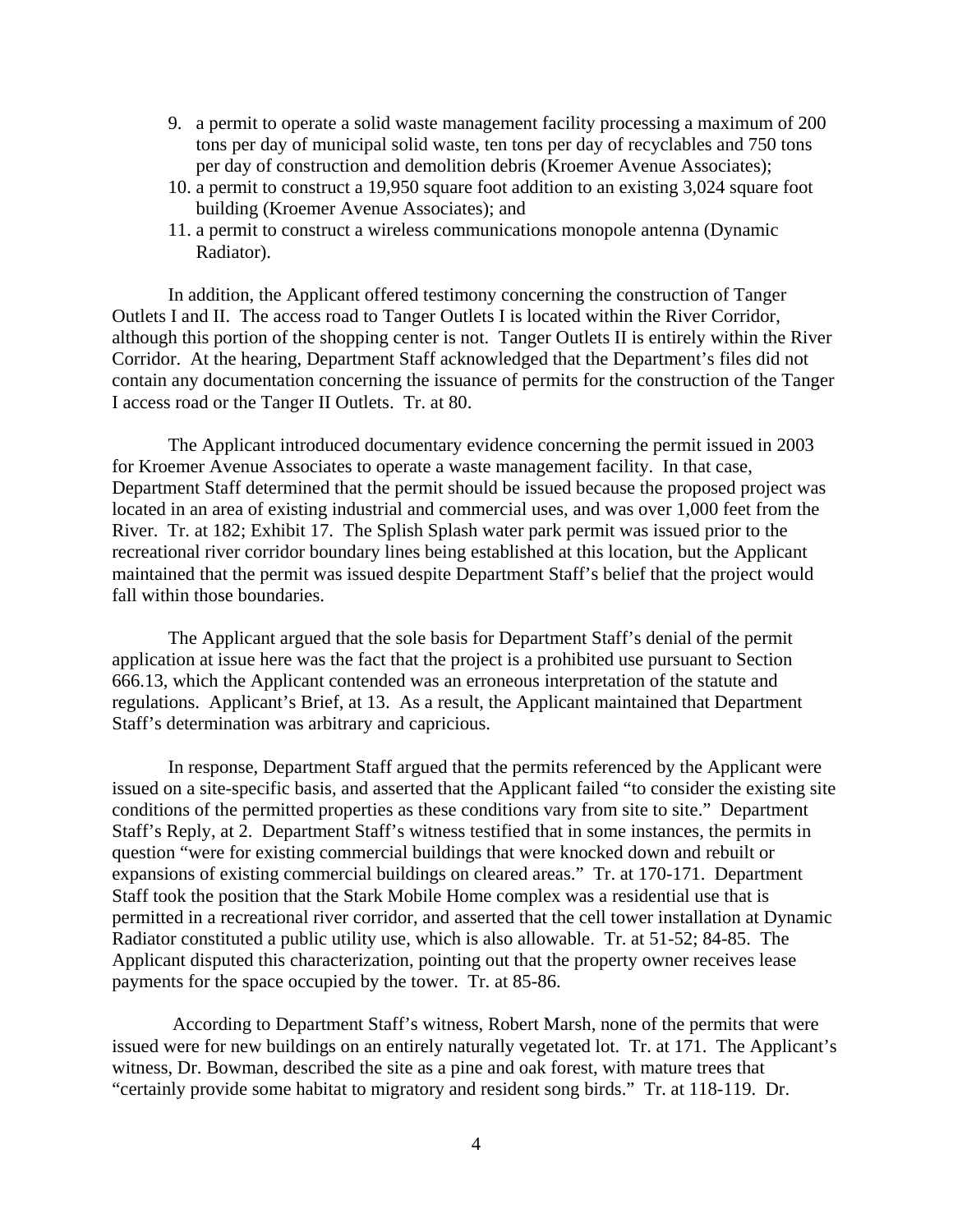Bowman went on to observe that the parcel "has some habitat value but that habitat value is also limited by the development that has occurred in the surrounding area." Tr. at 119. Despite this qualification, it is undisputed that the subject parcel consists of a forested area, including mature trees, and is therefore distinguishable in that respect from the site conditions where development was permitted in the vicinity of the project.

Mr. Marsh went on to testify that Kroemer Avenue Associates and Jul-Bet Enterprises had both applied for permit modifications or additional permits, and were denied. Tr. at 171- 172. Department Staff argued that the Applicant "should not be issued a permit based on previously issued permits, even if these permits were issued contrary to the Act and Regulations." Department Staff's Reply, at 2. Consequently, Department Staff contended that the Applicant's arguments, which Department Staff asserted were grounded in the doctrine of estoppel, were meritless.

 The Applicant responded that "the existence of all the other permits for much larger projects is not necessarily an estoppel argument, it is purely proof that similarly situated applicants were treated differently than Jaral Properties, Inc. Those applications and the interposed arguments relate to Equal Protection, not estoppel." Applicant's Reply, at 3. According to the Applicant, Department Staff's denial violated the Equal Protection Clause of both the State and federal constitutions, because of the disparate treatment afforded to permit applicants that were similarly situated. Department Staff maintained that an administrative hearing is not the proper forum for the constitutional arguments the Applicant advanced.

The Applicant's equal protection claim can be considered here. See Matter of Roberts v. Coughlin, 165 A.D.2d 964, 965-66 (3rd Dept. 1990) (challenge to application, not facial validity, of agency directive should be considered initially by the agency, allowing for development of requisite factual record). Prior permits are not necessarily controlling, because each permit application must be evaluated individually. Nevertheless, the Applicant offered considerable evidence and testimony as to neighboring parcels where commercial development was allowed or expanded after the WSRR statute was enacted. Most noteworthy was the development that took place in connection with the Tanger Outlets, which is immediately adjacent to the Best Western Hotel property. No documentation could be located in the Department's files concerning the permits issued for the shopping mall.

As Department Staff's witness testified, the principal environmental impact at the subject parcel if the project were to go forward relates to clearing of forested area, with the consequent loss of wildlife habitat and reduction of naturally vegetated open space. A four-acre area would be cleared to create a paved parking area. The July 14, 2004 Kroemer Avenue Associates permit required plantings and mandated a restrictive covenant preserving the wooded area and natural vegetation in perpetuity. Exhibit 16. Similarly, Mr. Marsh's comments on the February 10, 2003 permit issued to Kroemer Avenue Associates indicated that cutting natural vegetation would not be permitted. Exhibit 17. That limitation was also included in the letter from Roger Evans, the Department's Deputy Regional Permit Administrator, to the permittee. Id. The negative declaration for the permit for Nicolia's Ltd., an existing concrete batch mixing plant, stated that "[d]isturbance to vegetation would be insignificant." Exhibit 19. The limit of clearing and ground disturbance for the Lighthouse Insurance Agency construction follows the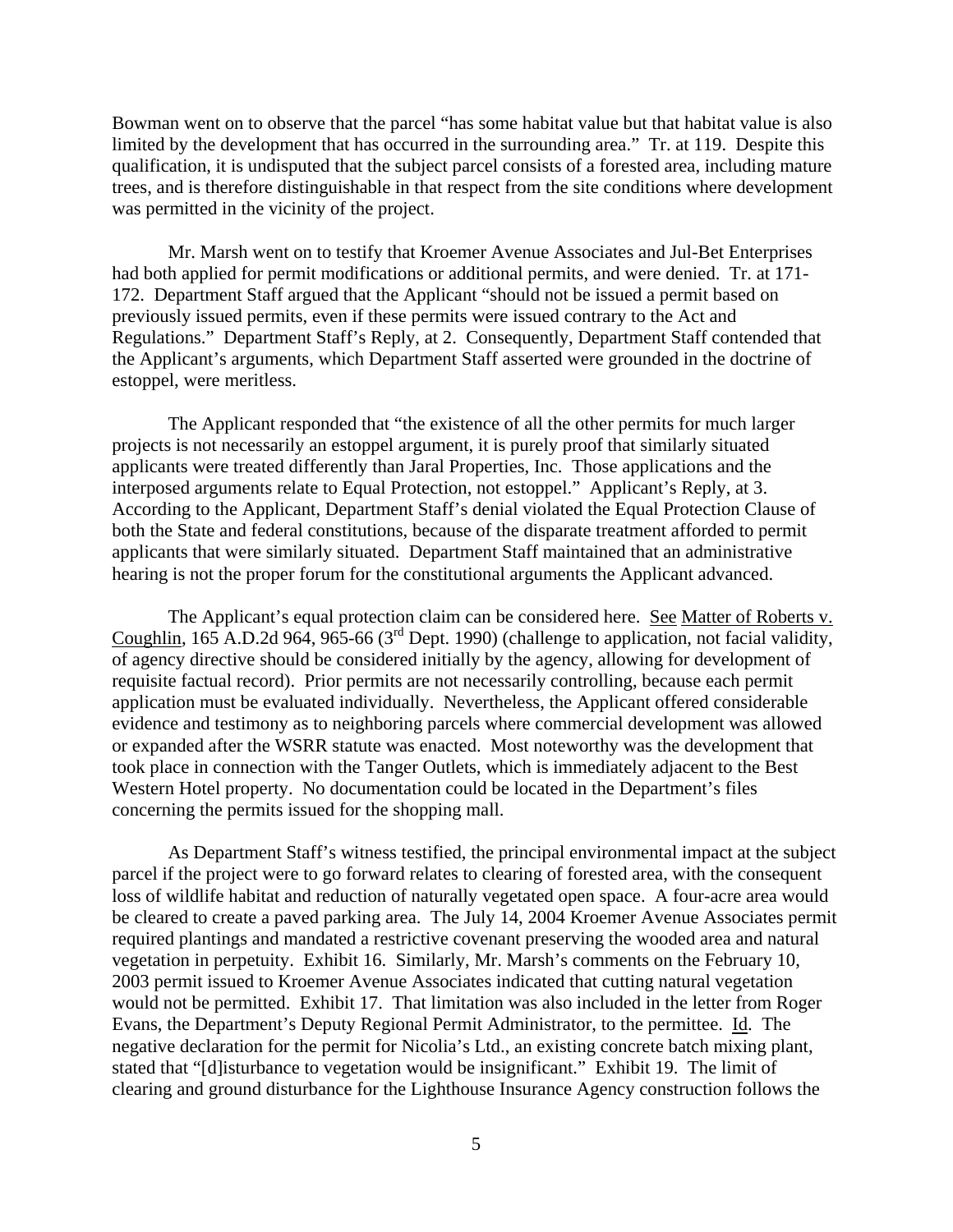edge of the woods on the property. Exhibit 20. Riverhead Lumber Supply involved the renovation of an existing commercial lot. Exhibit 22. The permit application indicates that 0.6 acres of vegetation, but no mature forest, would be removed as part of the project. Id. With respect to the Terry property, the documentation submitted at the hearing does not indicate what vegetative clearing, if any, took place as part of the project, or what the site conditions were prior to the construction. Exhibit 23. The 84 Lumber permit required a restrictive covenant that would preserve undisturbed and in perpetuity an area of natural vegetation on the property. Exhibit 24. The Jul-Bet permit modification refers to maintenance of vegetation "[f]or areas not currently wooded." Exhibit 25.

 These exhibits confirm the testimony of Department Staff's witness, Mr. Marsh, that the permits issued were not for new development on naturally vegetated, forested lots, as is the case with this application. Moreover, his testimony that other permit applications for expansion of existing facilities have been denied was unrebutted. The Applicant's arguments concerning the development of the Tanger Outlets, and the lack of documentation concerning the Department's role in that development, are speculative, and not sufficient to support the Applicant's claim of disparate treatment. For example, the terms of the permits for the Tanger Outlets, if any, are unknown. It is the Applicant's burden to demonstrate that similarly situated applicants were treated differently, and on this record, that burden has not been met. Moreover, even assuming, as Applicant asserts, that prior permits were issued that did not conform to the requirements of the statute and regulations, that circumstance is not a sound basis to disregard the permit standards and variance criteria in this instance. Each permit application must be evaluated individually.

 Department Staff went on to argue that the project would not protect the river area for the benefit and enjoyment of present and future generations, in contravention of one of the statute's express policies. See ECL Section 15-2701(3) and Section 666.1 of 6 NYCRR. Department Staff's witness offered testimony that the project would "remove a lot of vegetation within the river corridor . . . [and] add commercial development within the river corridor." Tr. at 154. The witness went on to acknowledge that "there is already commercial development within the river corridor, but by allowing additional development, it will further reduce open space, promote urbanization, and further alter the existing character of this section of the river corridor." Id.

 Department Staff's witness testified further that the proposed project would not provide for the protection and enhancement of the interests of landowners in the enjoyment and use of their properties in designated river areas, as required by Section 666.2(a) of 6 NYCRR. According to the witness, "by allowing continuous development of this nature, it will continue to degrade the aesthetics and reduce naturally vegetated open space within this portion of the corridor." Tr. at 155. The witness went on to testify that the project, as proposed, would not help ensure that recreation and other uses are consistent with the intent of the act, as set forth in Section 666.2(c) of the regulations. He stated that

> [w]here the project would take place would require removal of any natural vegetation. It would disturb wildlife habitat. It would reduce open space in the area. It could potentially reduce hunting and bird watching opportunities in the area.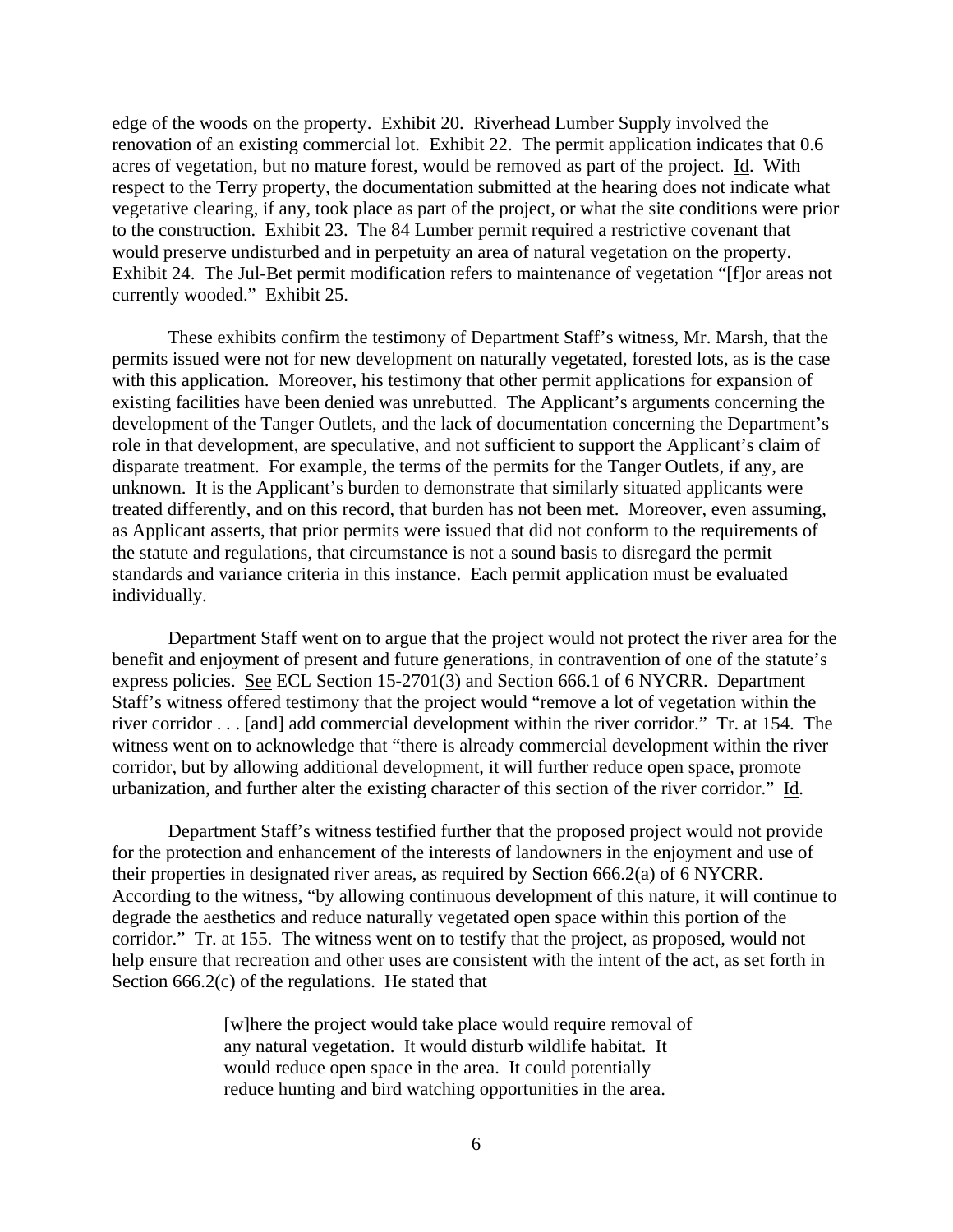With less naturally vegetated open space you are going to fewer species and lesser numbers.

#### Tr. at 155.

 The Applicant countered that Department Staff's witness acknowledged that the environmental impacts associated with the proposed project would be very small, and confined only to the area of the proposed parking lot. Applicant's Brief, at 9; Tr. at 186. Nevertheless, this argument overlooks the witness's statements concerning cumulative impacts immediately following the testimony the Applicant relied upon, and thus is not persuasive.

### *Protection of Resources*

As noted above, Section  $666.8(f)(2)$  requires that a permit may not be issued unless an applicant can demonstrate that the resources specified in Part 666.2 will be protected, and the proposed activity will not have an adverse environmental impact. Those resources include "the protection and enhancement of the natural, scenic, ecological, recreational, aesthetic, botanical, geological, hydrological, fish and wildlife, historical, cultural, archaeological and scientific features of designated rivers and river areas." Section 666.2(e).

 According to Department Staff's witness, Robert Marsh, the reduction in the amount of naturally vegetated area and consequent loss of habitat, as well as the increase in commercial development, would not protect the natural, scenic, ecological, and scientific qualities of the Peconic River corridor. Tr. at 157-158, and 161. The witness stated that the reduction in wildlife habitat "would potentially impact hunting and bird watching opportunities and lessen the quality for hikers and boaters just from the reduction of the natural area," and that the aesthetic and botanical qualities would be similarly affected due to the replacement of upland forest with a parking lot and building. Tr. at 158-159. The witness went on to state that the historical character of the river corridor would be further altered if the project were permitted, because

> [s]lowly over the years some of the farm fields and natural vegetation have been converted to commercial or residential development. This section of the river is still somewhat sparsely developed with a good amount of naturally vegetated space left. By allowing this project the historical character of the area will continue to be changed from rural and natural to a commercially developed river corridor."

Tr. at 161. Although Mr. Marsh acknowledged that "[t]he amount of clearing and disturbance alone may not have major impact on the fish and wildlife qualities . . . when you look at the cumulative impacts of the existing development and potential further development within the corridor, the potential impacts become quite significant." Tr. at 160. According to the witness, the Peconic River is already adversely affected by excess nutrients and pollutants from storm water and groundwater inputs, and by allowing additional commercial development, such as buildings, parking lots, landscaping and lawns, "there is the threat for additional nutrients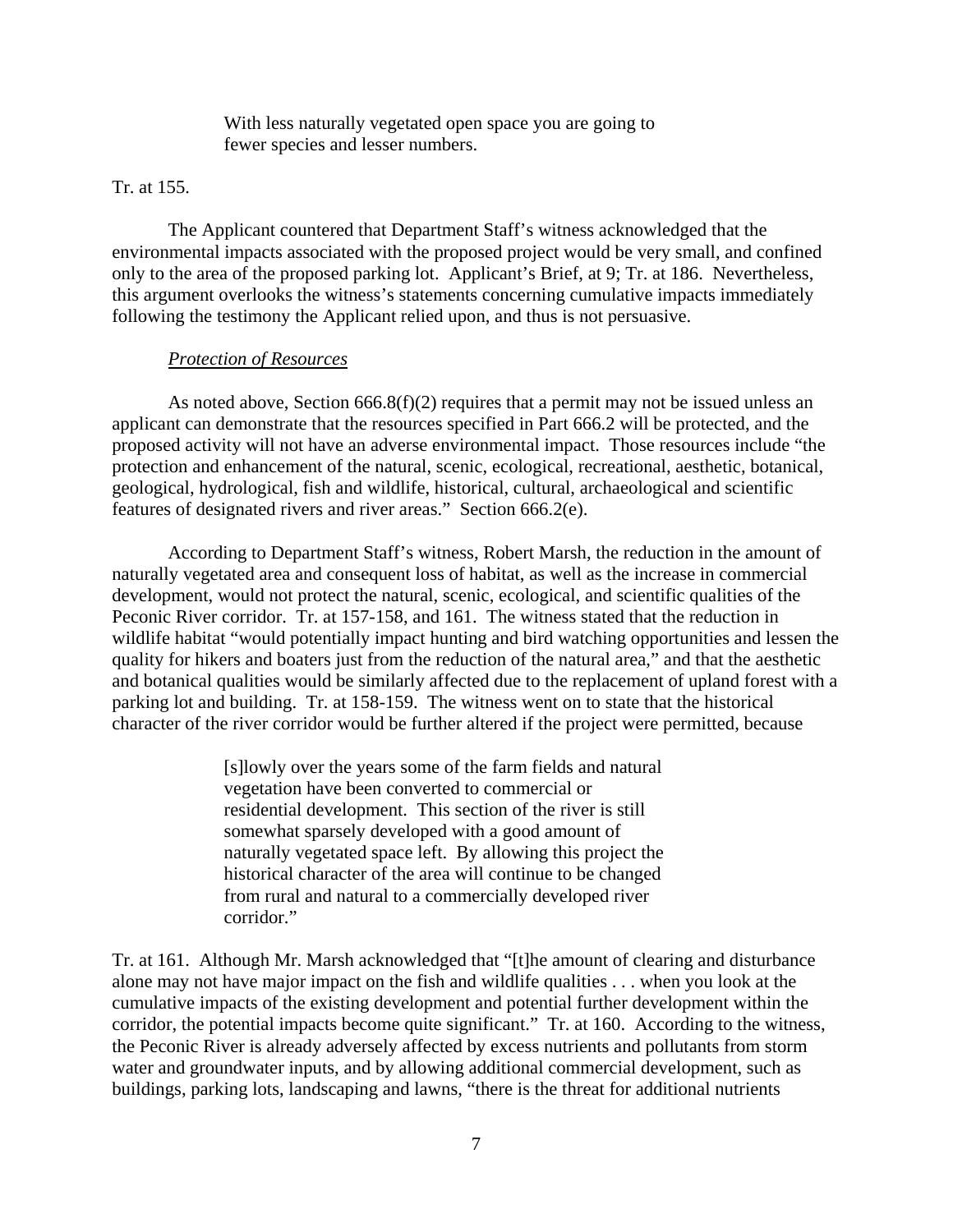through fertilizers and pollutants and through pesticides, oils and other car related chemicals to reach the river." Tr. at 160.

 In this regard, the Applicant offered the testimony of William Bowman, Ph. D., of Land Use Ecological Services. Dr. Bowman testified that, based upon his observations during his visit to the site, there would not be substantial environmental impacts if the project were permitted. Tr. at 120. According to the witness, "it may be quite possible to mitigate impacts to the river" by employing measures to contain stormwater on the site as part of the drainage plan, and screening the area between the parking lot and the street with plantings. Tr. at 120.

 The Applicant did not effectively rebut Mr. Marsh's testimony, which was more detailed and credibly summarized the effects of destruction of habitat in this forested area, as well as the issue of cumulative impacts. Accordingly, the Applicant failed to demonstrate that the application satisifies this permit issuance standard.

#### *Alternatives to the Proposed Project*

The Applicant has the burden of showing that no reasonable alternative exists for modifying the project or locating the project outside the designated river area. Section 666.8(f)(3). Department Staff argued that the Applicant failed to satisfy this permit issuance test, citing to the evidence and testimony at the hearing. The Applicant's witness indicated that there were a number of conceptual designs. Tr. at 105. Only one of those designs was submitted to the Department, and the Applicant's witness did not effectively respond to Department Staff's question as to whether 65 existing parking spaces north of the pool area would be converted into a lawn area if the project were approved. Id. at 105-106. Mr. Marsh, Department Staff's witness, stated that it would be possible to move the entire proposed project (i.e., the 64 parking spaces) outside the WSRR boundary. Tr. at 162; Exhibit 10.

During Department Staff's review of the permit, and in the denial letter, the possibility of locating the additional parking spaces in the northwest corner of the hotel property was suggested to the Applicant (see Exhibits 6, 10). At the hearing, Department Staff also suggested that, as an alternative to the parking area, the subject property could be developed for a riverrelated use, such as a bait and tackle shop, a kayak and canoe rental facility, hiking trails or picnic benches. Tr. at 164-165.

The use variance application indicates that "the total number of parking spaces required by the Town of Riverhead on the entire site is 464 . . . the parking proposed is the minimum relief necessary to provide the parking required by the Town of Riverhead." Exhibit 8, at 1. According to the use variance application, "[p]er Town of Riverhead regulations and for safety reasons, [the proposed] parking area must be adjacent to the proposed office building. Relocation of the parking area to the northwest corner of the lot would not be permissible by the Town of Riverhead, and would also destroy the existing buffer between the hotel and Tanger Outlet Centers and the Long Island Expressway." Id., at 1-2. This statement responds to Department Staff's proposal to relocate the parking to the northwest portion of the property, but does not address Department Staff's proposal that the existing parking spaces north of the pool area remain, rather than be converted into a lawn area. Moreover, based upon the site plan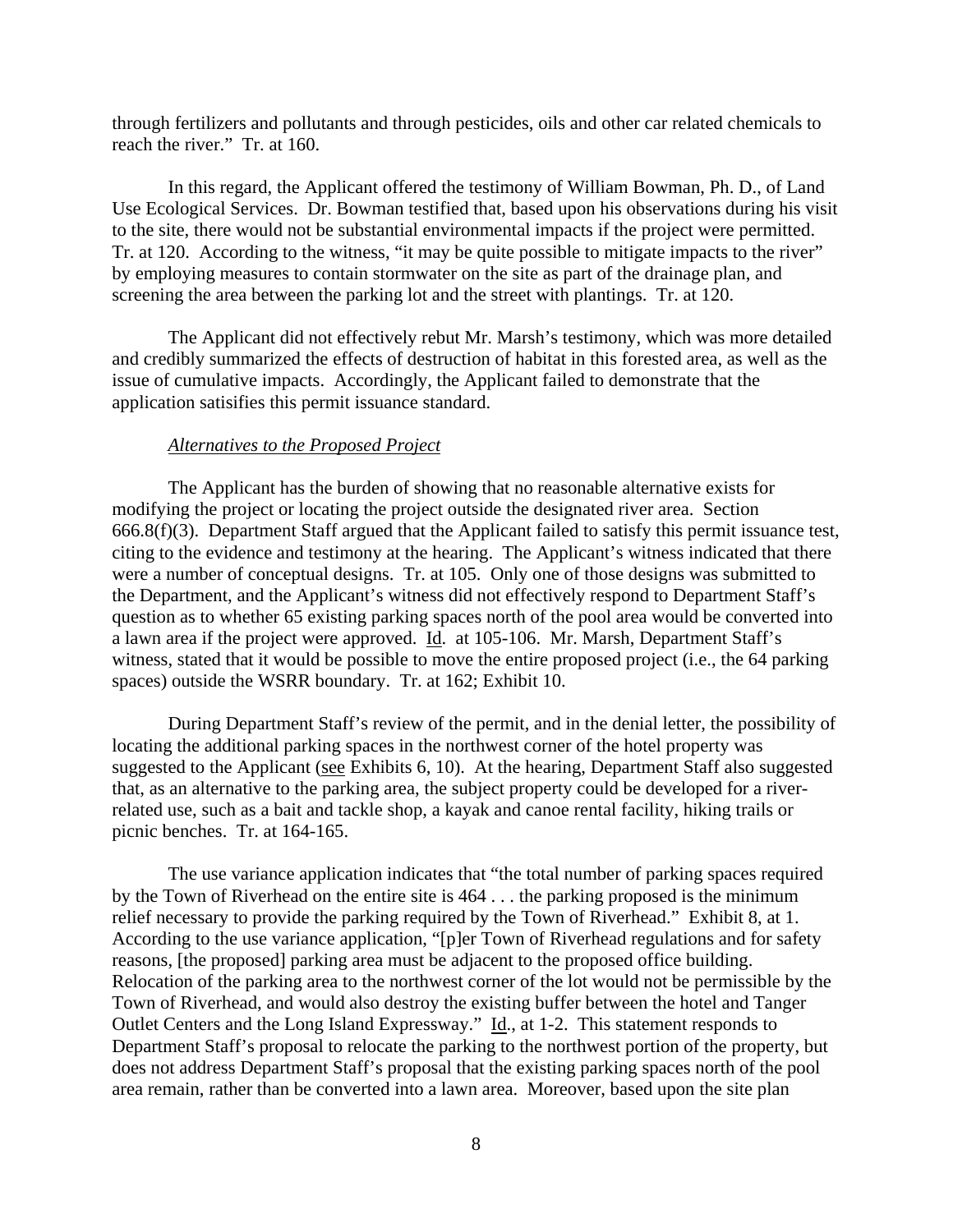submitted with the application, even if the additional 64 parking spaces were not permitted, there would still be parking spaces adjacent to the proposed office building (see Exhibit 4A). The Applicant bears the burden of demonstrating that no reasonable alternative exists, and on this record, that showing has not been made.

The Applicant took the position that Department Staff's proposed alternatives were speculative and conclusory, arguing that the Town of Riverhead zoning requirements would prohibit any feasible alternatives. The Applicant's witness, Mr. Salvatico, testified that based upon his familiarity with the Town codes and his experience, he was not aware of any alternative that would allow the Applicant to profit from its acquisition of the property, and obtain a return on the Applicant's \$975,000 purchase price. Tr. at 104. Nevertheless, the witness acknowledged that "[a]t this point, there is no agreed upon plan" (Tr. at 100) for developing the subject parcel, and that due to current economic conditions, it is highly unlikely that the Applicant would proceed with constructing the additional hotel building to the rear of the property. Tr. at 106, 111.

As noted above, the Applicant has the burden of demonstrating that there is no reasonable alternative to the proposed project, either by modifying the proposal or locating the project outside the river area. Department Staff's suggestion that the Applicant might operate a bait and tackle shop or provide kayak rentals in lieu of the parking area would not meet the Applicant's objectives. Nevertheless, the Applicant did not effectively address the possibility advanced by Department Staff of relocating the proposed parking area to another area of the property outside the river corridor. While the Applicant argues that this would not offer an appropriate return on the Applicant's \$1 million investment, it is undisputed that the Applicant did not confer with Department Staff prior to its purchase of the subject parcel. Tr. at 104, 105. The applicable statutes and regulations were in existence prior to the Applicant's purchase, and therefore the Applicant had, at least, constructive notice of those requirements. The Applicant has failed to show that its proposal meets this permit issuance requirement.

### *Use Variance*

 In his issues ruling, ALJ Casutto noted that the Applicant does not dispute that the project, as proposed, does not meet the permit standards set forth at Section 666.8 of 6 NYCRR, or the use guidelines pursuant to Section 666.13. Matter of Jaral Properties, Inc., Issues Ruling, at 3, 5; 2007 N.Y. Env. LEXIS 29, \* 5, 7-8 (April 3, 2007). Accordingly, the remainder of this hearing report will address whether the proposal complies with the standards, set forth at Section  $666.9(a)(1)$ , for a use variance. As discussed below, the project does not meet those standards, and the Commissioner should deny the Applicant's request for a use variance.

 Section 666.9 of 6 NYCRR authorizes the Department to grant a variance from the WSRR regulations, provided that certain requirements are met. The regulation states that "[n]o variance may authorize any development or improvement prohibited by the act." Section  $666.9(a)$ . That provision goes on to provide that the Department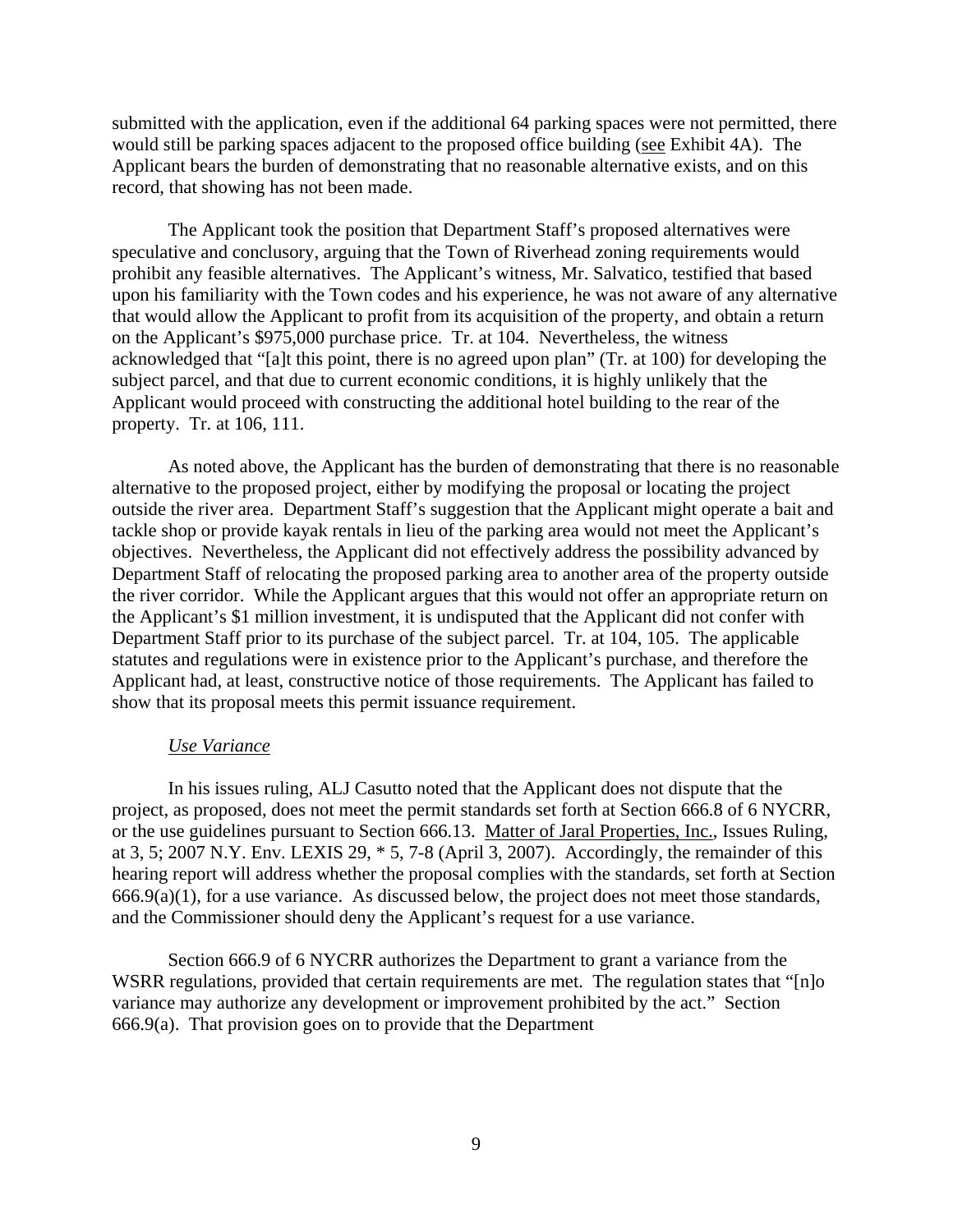may vary or modify any provision of this Part relating to allowable land uses or development so long as it is the minimum variance necessary and only if:

- (i) in the case of a request for a use variance, the provision(s) to be varied or modified would cause unnecessary hardship for the applicant. In order to prove such unnecessary hardship the applicant must demonstrate that:
	- (i) the provisions to be varied or modified deprive the applicant of all economic use or benefit from the property in question, which deprivation must be established by competent financial evidence;
	- (ii) the alleged hardship relating to the property in question is unique, and does not apply to a substantial portion of the river corridor;
	- (iii) the requested use variance, if granted, will not alter the essential character of the river corridor; and
	- (iv) the alleged hardship has not been self-created.

Section  $666.9(a)(1)(i)-(iv)$ . The regulation states further that an applicant for a use variance may be required to provide financial evidence, a discussion of alternative site possibilities outside the river area, and a discussion of proposals for environmental impact reduction and/or mitigation. Section 666.9(b)(5)-(7).

Prior to the hearing, by letter dated April 7, 2009, Department Staff advised the ALJ and the Applicant's counsel that

> [i]n the interest of fairness, this letter is to make known a change in Department staff's interpretation of the Wild, Scenic and Recreational River regulations as it pertains to this application and future applications. Department staff has reviewed the handling of the above Wild, Scenic and Recreational River application [the instant application] and has determined that it has erroneously interpreted the statute and regulations with regard to the availability of the relief that is afforded to commercial applications. It is Department Staff's position that an applicant may not apply for relief from the Wild, Scenic and Recreational River regulations through the submittal of an application for a use variance for commercial development in the recreational river corridor.

Exhibit 12. The ALJ requested clarification of Department Staff's position. Exhibit 13. By letter dated April 8, 2009, Department Staff stated that "[t]he commercial use proposed by Jaral Properties, Inc. does not meet the land use classification for recreational rivers set forth in the WSRRA because it constitutes an impermissible expansion and development of land in such an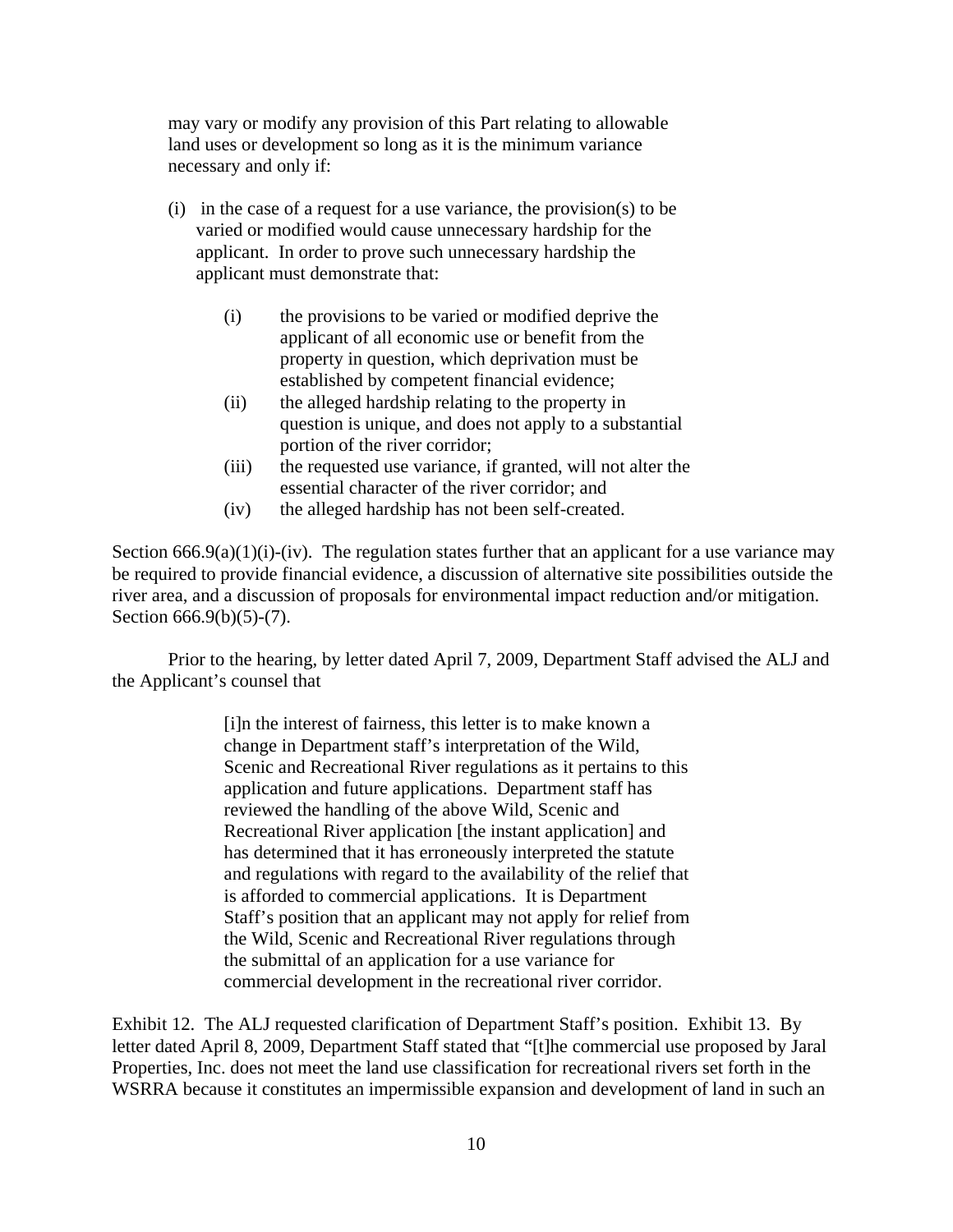area as it is not for agricultural, forest management or stream improvement purposes." Exhibit 14 (citations omitted). Department Staff stated that its determination "was developed over a period of time between Region 1 and Albany program staff subsequent to the issues conference and legislative hearing in this case." Id.

The Applicant argued that Department Staff had taken the position that "use variances cannot and will not be granted under any circumstances." Applicant's Brief, at 10. Department Staff countered that "use variances may be granted when the use is not prohibited by the Act. This does not prohibit the Department from granting all variances, only those for uses which are prohibited by the Act." Department Staff's Reply, at 2. Department Staff noted further that Section 666.13(K)(3) prohibits commercial development in a recreational river area. According to Department Staff, a use variance cannot be granted for a use prohibited by the Act, asserting that "[t]he Applicant's proposal to construct a building and parking area is a commercial use and an impermissible development of land in a recreational river area, therefore, a variance cannot be granted." Department Staff's Brief, at 12.

"The variance provisions distinguish between development or improvement specifically prohibited by the WSRR Act (see ECL article 15, title 27) and those activities prohibited by the implementing regulations of Part 666." Matter of Joachim, Decision of the Commissioner, at 8, 2007 N.Y. Env. LEXIS 34, \* 9 (May 31, 2007). As noted in Matter of Joachim,

> [a]n examination of the WSRR Act reveals only a limited number of specified prohibitions. As relevant here, in "recreational river areas," the statute provides that "the lands may be developed for the full range of agricultural uses, forest management pursuant to forest management standards duly promulgated by regulations, stream improvement structures for fishery management purposes, and may include small communities as well as dispersed or cluster residential developments and public recreation areas" (ECL 15- 2709[2][c]). In contrast, the Department's regulations implementing the WSRR Act set forth a number of prohibited activities.

Id. at 9, fn. 4; 2007 N.Y. Env. LEXIS 34, \* 10, fn. 4.

 The language of the statute does not support the conclusion that all commercial development in a recreational river area is prohibited by the WSRR Act, because there is no such express prohibition in the provision dealing with recreational river areas. In contrast, other sections of the statute specifically prohibit certain activities in wild and scenic river areas (see Section 15-2709(2)(a), stating that in wild river areas "no new structures or improvements, no development of any kind and no access by motor vehicles shall be permitted other than forest management pursuant to forest management standards duly promulgated by regulations," and Section 15-2709(2)(b), which provides that in scenic river areas "[t]here shall be no mining, excavation or construction of roads").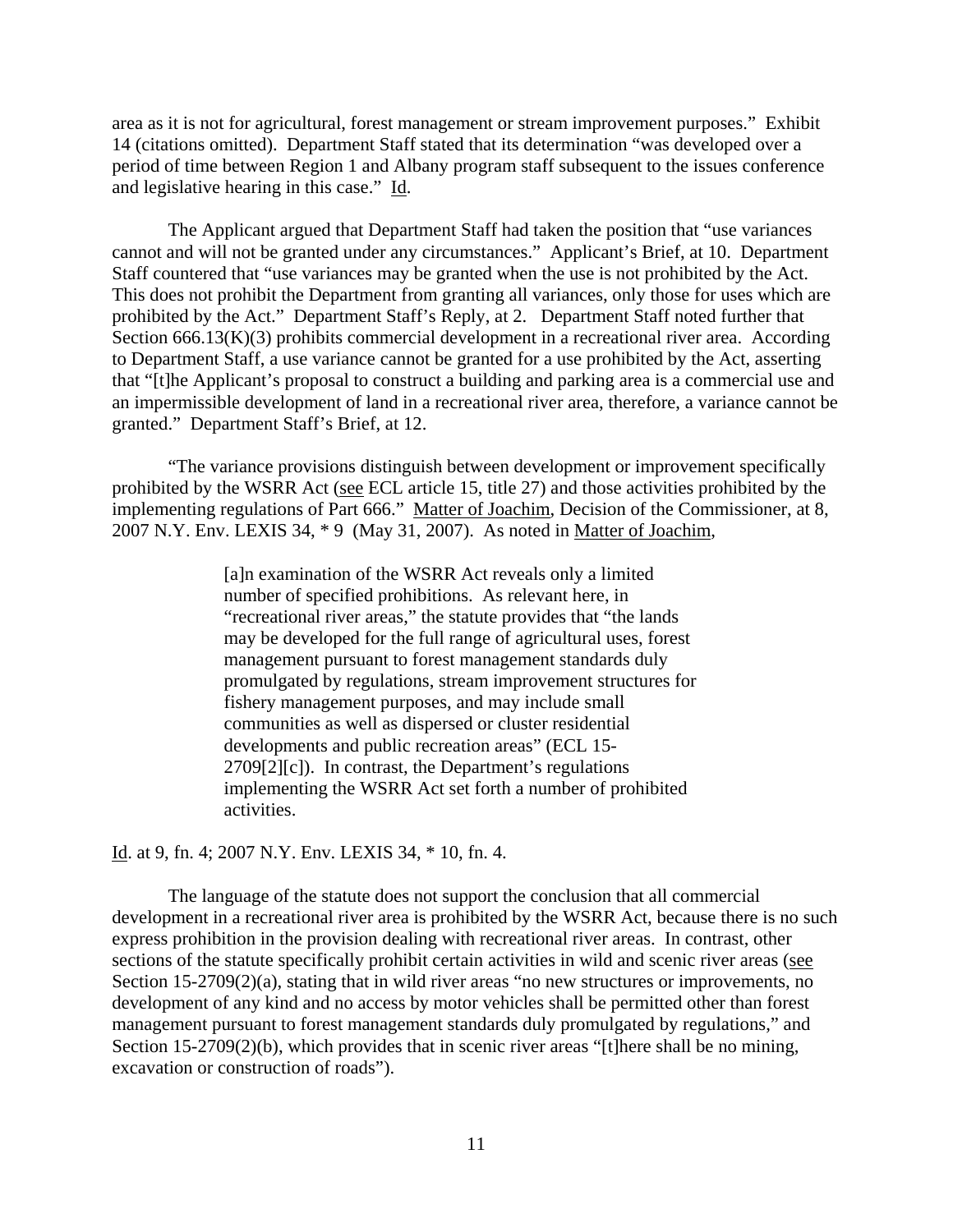The Commissioner's decision in Matter of Joachim is instructive in this regard, although the applicant in that case sought an area variance for a residential structure, rather than a use variance for commercial development, as is the case here. Matter of Joachim, at 1, 2007 N.Y. Env. LEXIS \* 1. The Commissioner determined that because the applicant's proposal to construct a residence within 150 feet of a recreational river bank was prohibited by the use guidelines in the regulations, but not the WSRR Act, the variance application could be considered. Id. at 9, 2007 LEXIS \* 10. Specifically, the Commissioner noted that

> [t]he variance provisions distinguish between development or improvement specifically prohibited by the WSRR Act (see ECL article 15, title 27), and those activities prohibited by the implementing regulations of Part 666. No variance may authorize any development or improvement prohibited by the WSRR Act (see 6 NYCRR 666.9[a]). Where development or improvement is limited or prohibited solely by the regulations in Part 666, the Department can issue a variance. The land use and development guidelines set forth in section 666.13 are applicable solely to activities covered by Part 666 and not to those prohibited by and referenced in the WSRR Act.

Id. at 8-9; \* 9-10. Upon reviewing the record, the Commissioner concluded that the application failed to satisfy the requirements for an area variance.

The Commissioner may elect to follow the reasoning of Matter of Joachim, which considered an application for an area variance, in evaluating the Applicant's application for a use variance. Because the Applicant seeks a variance for a commercial use, which is not specifically disallowed under ECL Section 15-2709(2)(c), the Applicant's use variance may be considered here. Accordingly, the discussion that follows addresses the standards for a use variance in the context of this application.

The Applicant contended that if the permit were denied, the Applicant would be deprived of all use or economic benefit from the property in question, and that the hardship was not selfcreated, in light of the numerous permits for commercial uses that were issued to other surrounding properties. Mr. Salvatico, the property owner, offered general testimony that the parcel would be of considerably less value than the purchase price, and that there are access issues that would affect the parcel's marketability. Tr. at 112-113. That testimony, while credible, was not supported by documentary evidence. Similarly, the testimony of Charles Bowman indicated only that residential development would not be allowed on the subject parcel, due to re-zoning in the Town of Riverhead. Tr. at 124-125. Mr. Salvatico testified further that, given the current economic climate, it was unlikely that the additional hotel building would be built in the rear of the property, and acknowledged that there were approximately fifteen conceptual plans that had been developed, although only one such plan was submitted as part of the application. Tr. at 105-107. The regulation requires that the Applicant's deprivation of all use or economic benefit must be established by competent financial evidence, and on this record, that requirement has not been satisfied.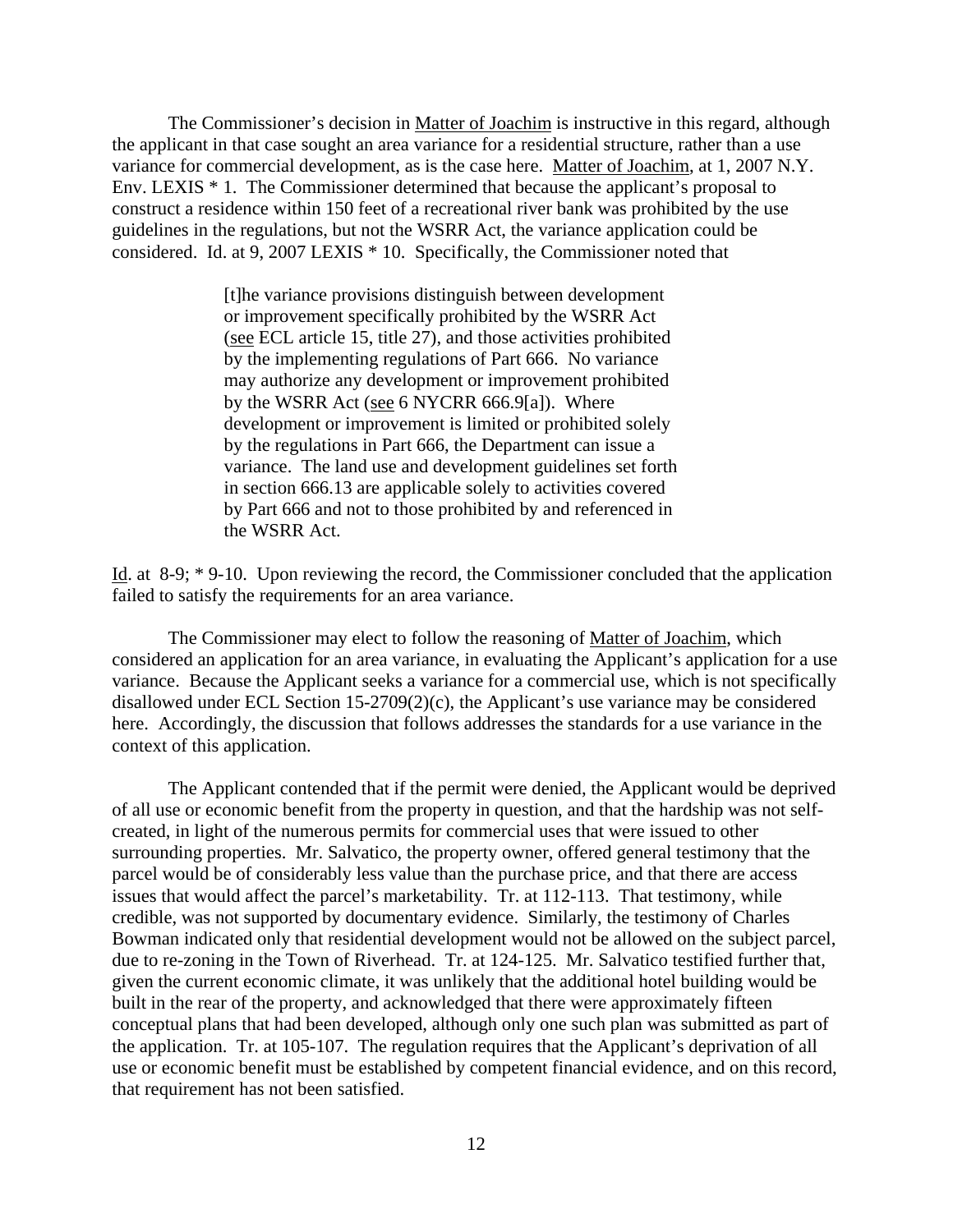While Mr. Salvatico testified credibly that the parcel would be of "dramatically less value than what we paid for it," if the permit were denied, he acknowledged that he had not inquired of the Applicant's environmental consultants or Department Staff as to the requirements for developing the parcel prior to purchase. Tr. at 112, 104-105. The use variance application states that the hardship was "not created as a result of any action by the property owner. As stated this site is zoned commercial by the Town of Riverhead. Subsequent to zoning of the lot, the NYSDEC adopted the WSRR Act, creating the hardship that is the subject of this variance request." Exhibit 8. This statement overlooks the fact that the Applicant's acquisition of the property post-dated the enactment of the statute, as well as the Town's zoning of the subject parcel. The Applicant's reliance on the fact that there is commercial development on neighboring properties is not sufficient to satisfy this use variance requirement.

The Applicant maintained that a denial of the requested permit, and Department Staff's selective application of the WSRR Act, would constitute an unconstitutional taking as a matter of law, requiring just compensation. Department Staff responded that this proceeding is not the proper forum for a constitutional argument, and reiterated that the Applicant has commercial use of one-third of the property. As discussed above, at the hearing, Department Staff's witness contended that permitted uses remained a possibility for the subject parcel, including residential development, river related commercial development (such as bait and tackle shops or kayak and canoe rentals), or picnic benches and hiking trails. Tr. at 164-65. These alternatives are either untenable, given the testimony that residential uses are not permitted by the Town of Riverhead's zoning laws, or appear unlikely to meet the Applicant's objective of developing the hotel property to include "higher grade amenities," as Mr. Salvatico testified. Tr. at 96. The Applicant emphasized that these suggestions were impractical, and would not offer the Applicant any reasonable return on the property's \$975,000 purchase price. Department Staff countered that the Applicant had not applied for a permit for any alternatives to the proposed project. Tr. at 105.

 The Applicant's takings argument is not properly considered in this proceeding. See Spears v. Berle, 48 N.Y.2d 254, 261 (1979); Wozniak v. NYSDEC, 117 A.D.2d 673, 674 (2d Dept. 1986). Even if such an argument could be considered, as noted above, there is only limited evidence in the record to support a claim that the Applicant has been deprived of all reasonable economic use or benefit of the parcel.

According to the Applicant, the hardship was unique, because "it will not apply to a substantial portion of the river corridor. In fact, it will only effect [sic] a few hundred feet of the river corridor and it cannot even be seen from the river." Applicant's Brief, at 9. Department Staff countered that both the Applicant's and Department Staff's witnesses had testified that a number of other applicants are similarly situated. Tr. at 165. The hardship in this case is not unique. The Applicant seeks to commercially develop a parcel of property in the river corridor, and there is credible evidence that the Department has received applications for such development and will likely receive such applications in the future.

While it could be argued, in light of the proximity of other development, the presence of a highway between the subject parcel and the river, and the fact that the parcel cannot be seen